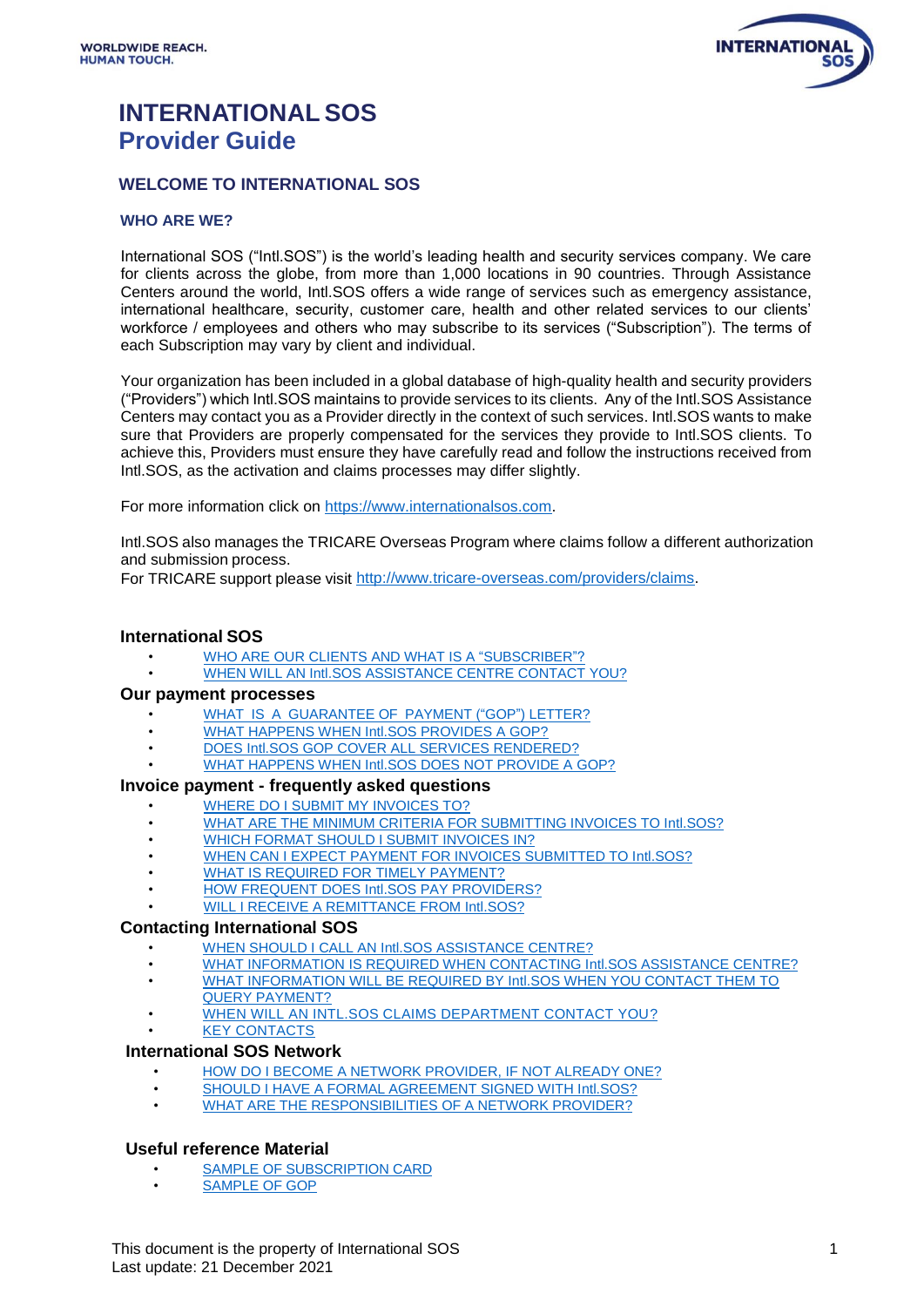<span id="page-1-1"></span>

#### **WHO ARE OUR CLIENTS AND WHAT IS A "SUBSCRIBER"?**

<span id="page-1-0"></span>Intl.SOS Group of Companies is trusted by over 12,000 global clients, including governments, multi-national corporate clients, mid-size enterprises, educational institutions, and NGOs. Intl.SOS offers a wide range of subscription services to various corporate clients, who purchase Health and/or Security Assistance subscription services to cover a given population of their employees ("Subscribers"). The terms of each Subscription may vary by client.

Pursuant to their employer's Subscription with Intl.SOS, individual employees of such clients (Subscribers) may contact Intl.SOS to seek health or security assistance and other services. Intl.SOS will support these Subscribers, often by referring them to our network of Providers.

#### **WHEN WILL AN Intl.SOS ASSISTANCE CENTRE CONTACT YOU?**

- o To schedule an appointment on behalf of one of its Subscribers.
- o To advise the Provider about a Subscriber requiring urgent assistance and/or admission.
- o To make the necessary arrangement for payment of services on behalf of our Subscribers.
- o To ask you for verbal and/or written reports so that we can keep our relevant corporate clients, the Subscriber's families or the Subscriber's insurers informed. Intl.SOS will generally obtain authorization from a Subscriber to release medical and other personal information before contacting a Provider's treating medical officer is asked for an update.
- o To schedule a service or deliverable on behalf of its Subscribers.
- o Where there is an information requirement relating to the situation in-county.

#### <span id="page-1-3"></span>**WHEN SHOULD I CALL AN Intl.SOS ASSISTANCE CENTRE?**

Individual Subscribers or Managers within a client's organization generally contact Intl.SOS prior to seeking health or security assistance from our network of Providers, allowing us to make the necessary arrangements in advance. Providers are kindly requested to contact Intl.SOS:

- o In the event of an emergency where a Subscriber arrives without a referral from Intl.SOS, and claims that they are covered by an Intl.SOS Subscription.
- o In the event the Provider wishes to request a written Guarantee of Payment ("GOP") with respect to anticipated costs and fees the Provider may incur in providing requested services or support ("Services") to a Subscriber.
- o In the event of a Subscriber presenting himself / herself directly to schedule an appointment as a Subscriber of Intl.SOS - without a GOP the Provider should confirm if Intl.SOS will be issuing a GOP. Services covered should be confirmed on a case-by–case basis.
- o In the event of a Subscriber or client contacting a Provider directly regarding a Service which Intl.SOS has already engaged the Provider on.
- o To confirm that specific Services being requested by a Subscriber are covered by the relevant subscription (on a case by case basis).
- o To request an updated GOP from Intl.SOS should the expenses exceed the amount originally approved.

#### **WHAT INFORMATION IS REQUIRED WHEN CONTACTING AN Intl.SOS ASSISTANCE CENTRE?**

When contacting Intl.SOS, please have the following information at hand:

- o Subscriber's or client's full name contact number and ID / Passport number;
- o Name of the Subscriber's employer (i.e. Intl.SOS's client);
- o Name and contact number of the treating medical officer;
- o Medical treatment / special examinations required;
- o Current medical condition of the Subscriber;
- <span id="page-1-2"></span>o Current status of the security task and relevant case number if known.

The Provider may also use any of the phone numbers specified on the Subscription card to contact Intl.SOS. For prompt responses to case related or payment queries, the Provider should refer to the contact details on the GOP.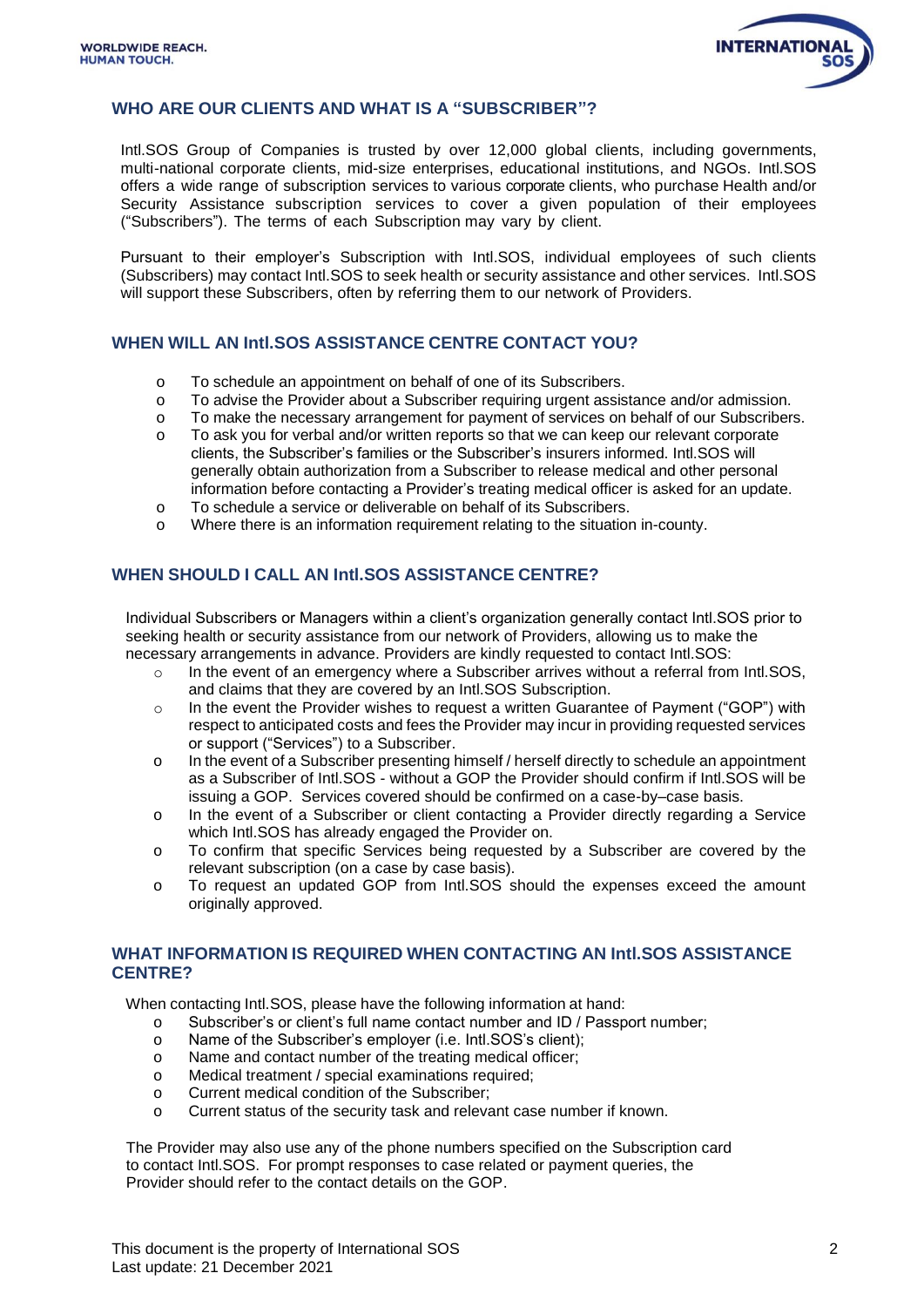

### **WHAT IS A GUARANTEE OF PAYMENT ("GOP") LETTER?**

<span id="page-2-0"></span>A GOP is a formal written contract whereby Intl.SOS guarantee to pay the Provider on behalf of our client for the expenses incurred by Subscribers according to the terms and conditions stipulated in the document. Intl.SOS act as the intermediary to process the Provider's invoices and facilitate payment thereof, as paying agent acting on behalf of our client.

### **WHAT HAPPENS WHEN Intl.SOS PROVIDES A GOP?**

Where Intl.SOS provides a GOP on behalf of a client, the Services, amounts and individuals covered by the client's subscription with Intl.SOS' are confirmed to the Provider in writing. The GOP will be sent to the Provider, explaining the process of invoicing. Intl.SOS may set a limit on the fees which will be covered by the GOP.

The terms and Services covered for each Subscription or Service agreement vary and should be confirmed on a case-by-case basis. In some cases, the Subscriber may need to pay a certain amount directly to the Provider, and in some cases Intl.SOS will not provide a GOP. The Services to be covered (or excluded) and the fee limit are stipulated in the GOP letter.

Once you are ready to invoice the Services covered by the GOP, please send your original invoice to Intl.SOS according to the instructions provided on the GOP. Intl.SOS acts as the intermediary to process the Provider's invoices and facilitate payment thereof, as paying agent acting on behalf of our client.

### <span id="page-2-1"></span>**DOES Intl.SOS GOP COVER ALL SERVICES RENDERED?**

The Services covered by a GOP vary from client to client and should be confirmed on a case by case basis. The Services to be covered (or excluded) and fee limits are stipulated in the GOP letter.

If the fees charged exceed the specified GOP amount, the GOP will not cover reimbursement to the Provider of the excess unless the Provider informs Intl.SOS in advance and receives an increase in the approved amount before incurring additional expenses. If approved, the Provider will receive a revised GOP.

### <span id="page-2-2"></span>**WHAT HAPPENS WHEN Intl.SOS DOES NOT PROVIDE A GUARANTEE OF PAYMENT?**

If Intl.SOS does not provide a GOP on behalf of a client, Intl.SOS will advise the Provider of the entity or person who will cover the costs of the Services, and where applicable, an appropriate guarantor. In some cases, this may be an insurance company or the Subscriber (s) or client(s) themselves.

Intl.SOS will not be responsible for costs incurred by a Subscriber or client if Intl.SOS did not issue a GOP on behalf of the client. The Provider is also not obligated to extend discounts agreed with Intl.SOS to the Subscriber(s) or client(s) in such cases.

### <span id="page-2-3"></span>**WHERE DO I SUBMIT MY INVOICES TO?**

Please submit your invoice electronically as instructed in the GOP document. Invoices should be addressed directly to the Intl.SOS legal entity as it is stated in the GOP letter.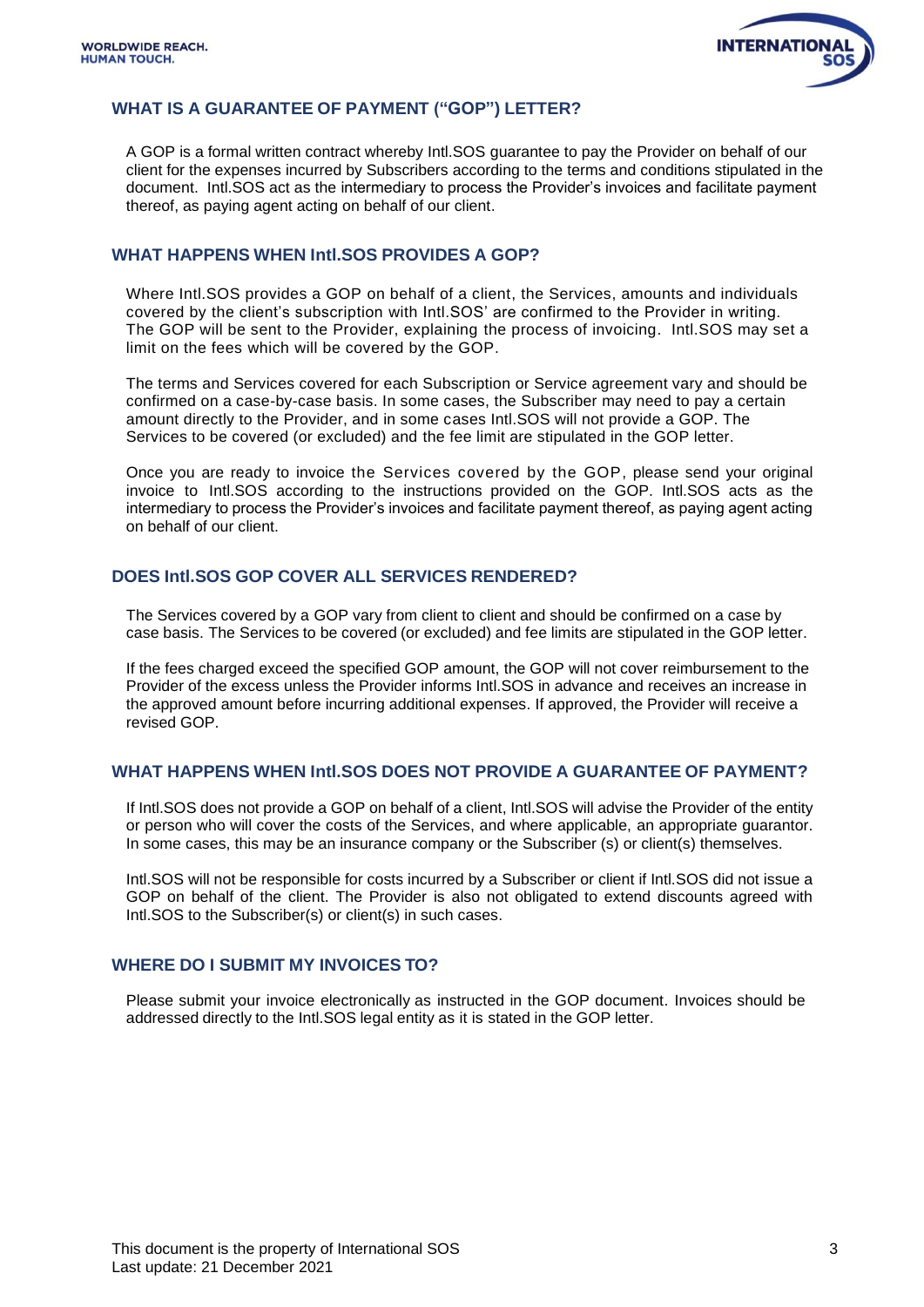<span id="page-3-3"></span><span id="page-3-1"></span>

## <span id="page-3-0"></span>**WHAT ARE THE MINIMUM CRITERIA FOR SUBMITTING INVOICES TO Intl.SOS?**

Invoices submitted to Intl.SOS should be clear, legible and include the following:

- o One invoice and one claim form per Subscriber;
- o Provider's name and address;
- o Tax information as per local requirements;
- o GOP reference number and/or Case Number (included on the GOP received);
- o Service date/period (from and to);
- o Itemized service description or procedure codes;
- <span id="page-3-2"></span>o Gross, discount, net amount after discount or explicit discount statement, where applicable.

#### **WHICH FORMAT SHOULD I SUBMIT INVOICES IN?**

Our standard and preferred format is via an electronic system generated invoice in PDF format sent via email, unless instructed otherwise in the GOP letter.

#### **WHEN CAN I EXPECT PAYMENT FOR INVOICES SUBMITTED TO Intl.SOS?**

Intl.SOS act as the intermediary to process the Provider's invoices and facilitate payment thereof, as paying agent acting on behalf of our client. Payments are made according to credit terms agreed with you from the date the invoice is received in the next payment run. Where we do not have a written agreement, payment will be made 45 days from date of receipt of the invoice, in the next payment run. Payments will only be made for services authorized in the GOP letter.

Delays in payment may occur due to the Provider's failure to meet the minimum criteria for submitting invoices to Intl.SOS and/or where Providers fail to follow the instructions included in the GOP letter.

#### **WHAT IS REQUIRED FOR TIMELY PAYMENT? WHAT ARE THE MINIMUM CRITERIA FOR SUBMITTING INVOICES TO Intl.SOS?**

- o Intl.SOS requires a clear electronic copy of the invoice sent to the email address stated on the GOP. If this is not possible, the Provider should courier or post the paper format invoice to the address stipulated on the GOP. Sending invoices in paper format could extend the payment timeline.
- o Invoices should be submitted to the correct Intl.SOS legal entity and addressed as it is stated on the GOP and/or directly to the Subscriber where indicated as such.
- o Invoices must be clear and legible, adhering to the amount limit and instructions stated on the GOP.
- o Invoices should be submitted within the timeframe stipulated in the GOP.
- Accurate banking details are required to successfully pay Providers. Should anything change, the Provider should return an updated "Master Data Form" with the relevant invoice and copy of the GOP. Click [here](https://www.internationalsos.com/-/jssmedia/Files/providers-master-data-form-v-22.pdf) to download a copy of the form.

#### <span id="page-3-4"></span>**HOW FREQUENT DOES Intl.SOS PAY PROVIDERS?**

Payment runs vary from country to country. However, most run at least two payment cycles per month. The two cycles are typically in the middle and at the end of the month.

To ensure invoices are paid in-time please refer to "WHAT IS [REQUIRED](#page-3-3) TO ENSURE PAYMENT ON [TIME?](#page-3-3)" and "WHEN CAN I EXPECT PAYMENT FOR INVOICES [SUBMITTED](#page-3-2) TO Intl.SOS?"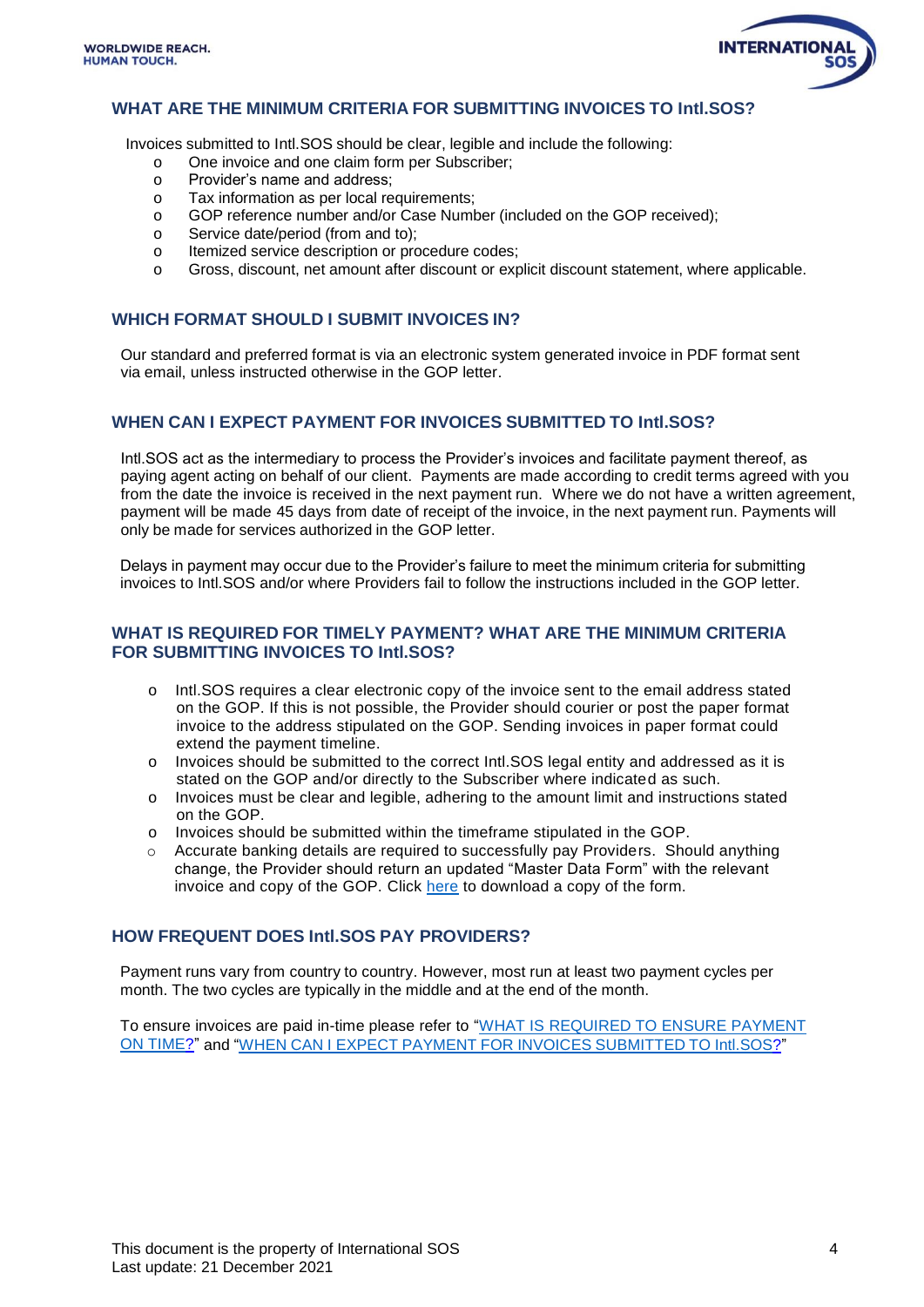

### <span id="page-4-0"></span>**WILL I RECEIVE A REMITTANCE FROM Intl.SOS?**

<span id="page-4-1"></span>Remittance advices are not sent automatically by Intl. SOS or by  $3<sup>rd</sup>$  parties, and you may therefore not receive a remittance advice for payments made to you. Should you require a remittance advice, please contact the relevant Intl.SOS Finance Department as per the details provided in the GOP received.

#### **WHAT INFORMATION WILL BE REQUIRED BY Intl.SOS WHEN YOU CONTACT THEM TO QUERY PAYMENT?**

When contacting the Claims Department via email to enquire about your payment status, please have the following information at hand:

- o Invoice number;
- o GOP reference number and Case Number;

#### <span id="page-4-2"></span>**WHEN WILL A CLAIMS DEPARTMENT CONTACT YOU?**

The claims departments could contact you directly regarding any invoice, payment or other finance related queries.

#### <span id="page-4-3"></span>**HOW DO I BECOME AN Intl.SOS NETWORK PROVIDER, IF NOT ALREADY ONE?**

Contact the **Network Services Department** (internally referred to as the Global Assistance Network ("GAN") Department) in your region if you are interested in becoming an Intl.SOS network Provider. The Network Services team will request the necessary information and documentation from you for credentialing purposes.

Selection into Intl.SOS network is at Intl.SOS' discretion based on factors such as capability, service quality, and suitability of your service, location and costs. We are especially receptive to Providers that have track records of serving both local communities and foreign nationals.

Provider data is maintained in a central data base in accordance to the process set out in our [Privacy Notice for Providers.](https://www.internationalsos.com/-/jssmedia/MainSite/media/policies/l-3-grp-gan-privacy-notice-for-providers.pdf)

We expect successful Providers to comply with our Provider Code of Conduct which is accessible by clicking [here.](https://www.internationalsos.com/-/jssmedia/Files/Provider-Code-of-Conduct/providers-code-of-conduct-english.pdf)

#### <span id="page-4-4"></span>**SHOULD I HAVE A FORMAL AGREEMENT SIGNED WITH Intl.SOS?**

Successful Providers are approached to sign formal agreements with Intl.SOS before being included into Intl.SOS' network covering the terms and conditions of services to be provided, credit terms, fees, discounts etc. Where a written agreement cannot be achieved, Intl.SOS may continue to do business with a Provider based on a verbal agreement.

### <span id="page-4-5"></span>**WHAT ARE THE RESPONSIBILITIES OF A NETWORK PROVIDER?**

Intl.SOS expects all network Providers to comply with all the applicable local laws and adhere to the highest ethical standards. Providers are required to ensure that the Intl.SOS Provider Code of Conduct is communicated throughout their organization and for making it available to their employees.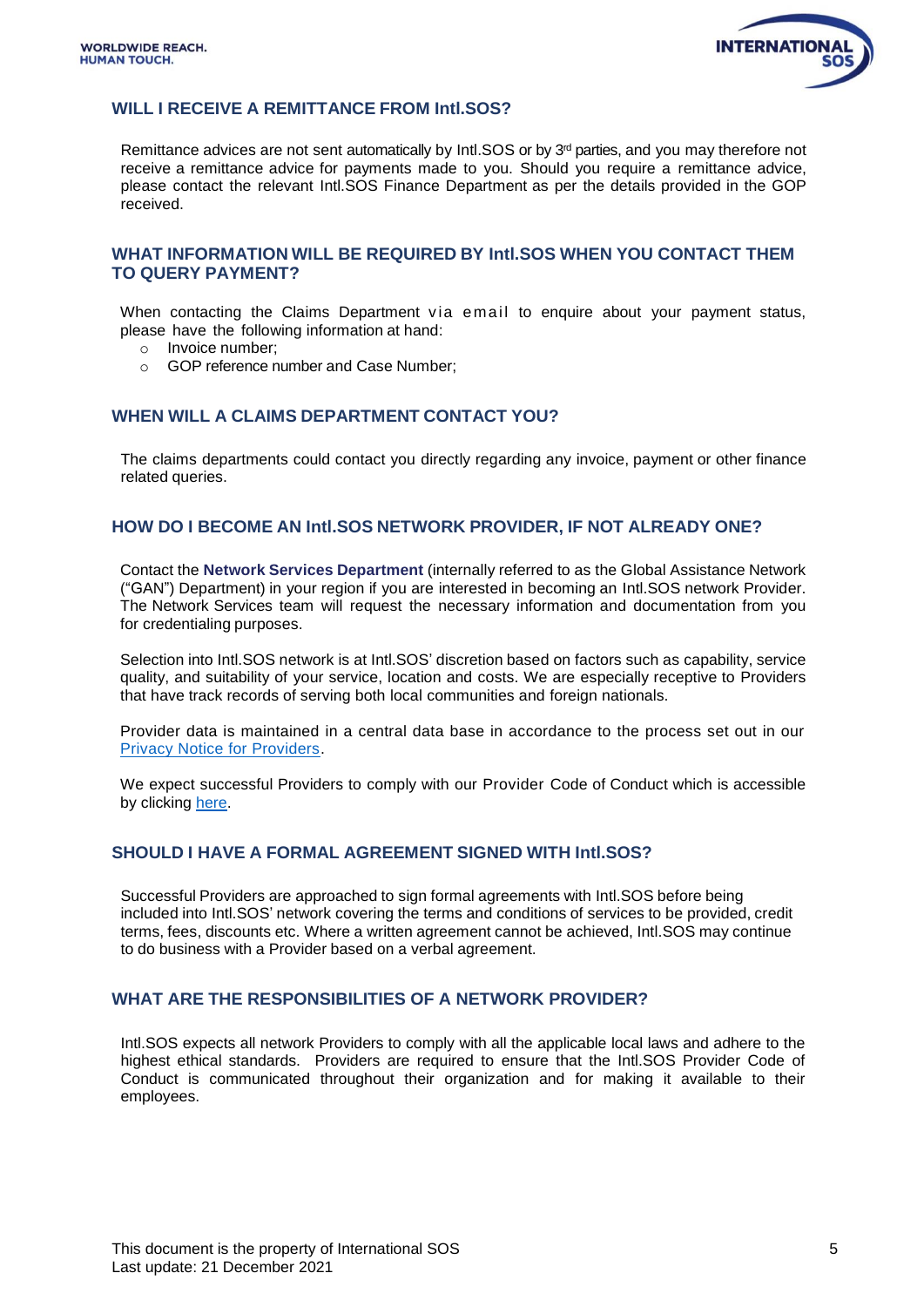### <span id="page-5-0"></span>**KEY CONTACTS**

For **case-related queries** e.g. to confirm services to a Subscriber, request a GOP or submit a medical report, please contact (i) your local Assistance Centre, or (ii) the Assistance Centre shown in the Subscriber's Intl.SOS' subscription card, or (iii) the Assistance Centre identified in the GOP. Click [here](https://www.internationalsos.com/locations) to find your Local Assistance Centre.

For queries relating to invoices and payment please refer to the instructions in the GOP. Please do not contact the Assistance Centre or the Network Services ("GAN") Department as they do not have the necessary access to invoice-related information.

For **general Network Services support** e.g. to become an Intl.SOS network Provider, to update your information or to submit credentials you may contact the Network Services ("GAN") Department in your region.

Click [here](https://www.internationalsos.com/-/jssmedia/Files/provider-network-point-of-contact-for-provider-page.pdf) to find your Provider Network point of contact.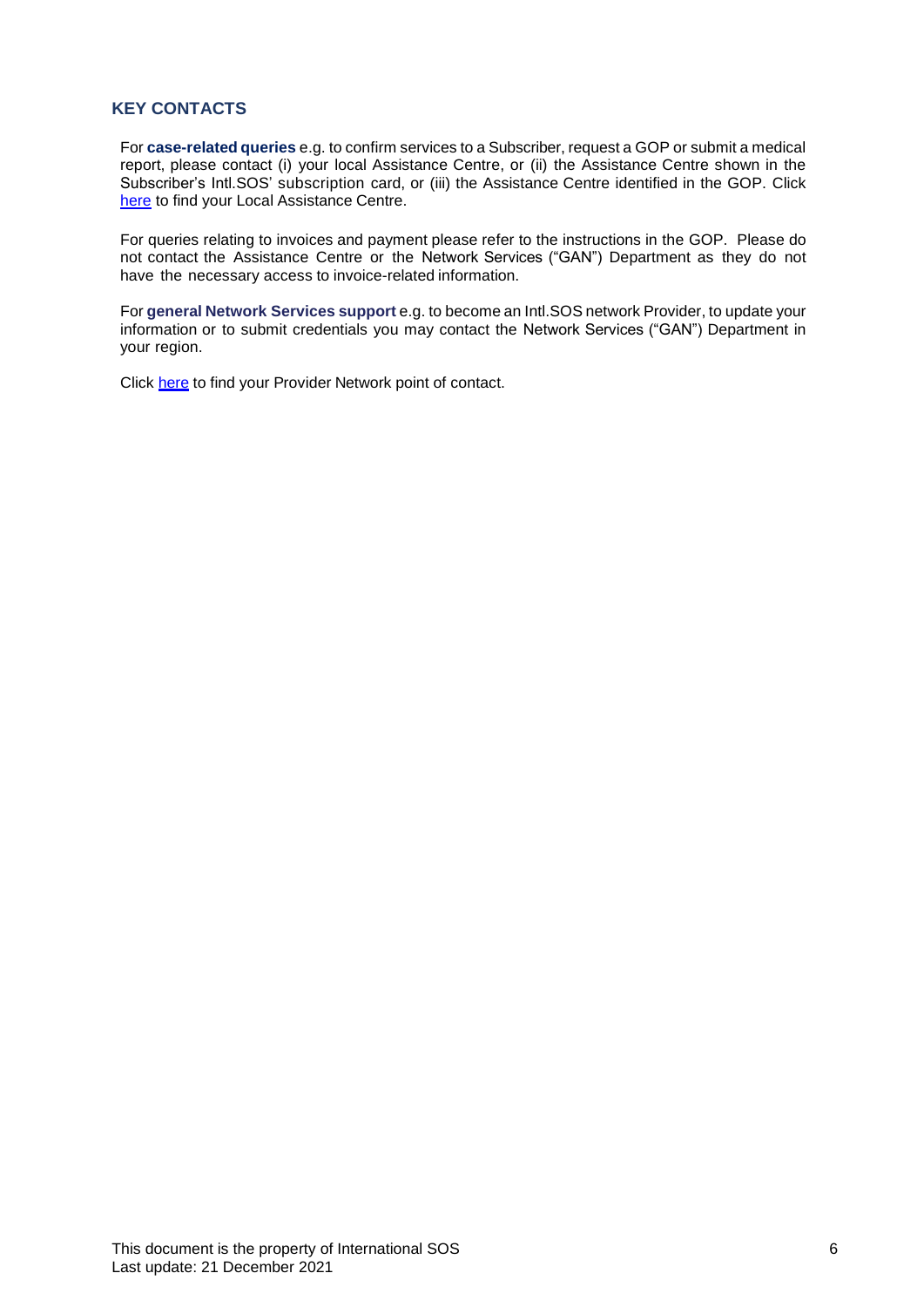

### **SAMPLE OF GOP**

<span id="page-6-0"></span>

| Т٥                      | Our Ref No: | <b>GJNBXXX</b> |
|-------------------------|-------------|----------------|
| Provider ID             | GOP No:     | 2XXXX/XXXXX    |
| Provider's Name         | GOP Date:   | 00-MM-YYYY     |
| Address/Contact details | Pages:      | Page 1         |

#### **Guarantee of Payment for hospitalization: SURNAME first name**, **DOB: DD/MM/YYYY**

#### **Total Guaranteed Amount: USD 100.00 (One Hundred US Dollar (USD) Only)**

This is to confirm our request for admitting the above patient to a <type of room> in your hospitalization <Date of admission> under the care of <Name of treating doctor>

#### **Inclusions:**

- Reasonable and necessary expenses at your facility during the above specified date(s)

#### **Exclusions:**

- Excess amount to be borne by patient: <NIL or USD XXX>
- Any services not mentioned in this Guarantee

#### **Contact Details:**

To submit your electronic invoice, please email to: [XXX.claims@internationalsos.com](mailto:XXX.claims@internationalsos.com) For any invoice or payment related queries, please email to: [XXX.ap@internationalsos.com](mailto:XXX.ap@internationalsos.com) For case related queries, please reach out to the assistance centre at: [XXX@internationalsos.com](mailto:XXX@internationalsos.com) or call at +X XXX XXX XXXX

#### **Billing Instructions:**

Please submit invoices **electronically** to the above email address within thirty (30) days from the completionof services provided. Invoice should be clear electronic copy created from the original invoice; any illegible copies may be rejected.

Please ensure the following are included on all invoices:

- Name of patient;
- Our Ref No and GOP No: GJNBXXXT2XXXXX/XXXXX;
- Your Name and/or Logo and VAT/GST number;
- Itemized invoice including service description, service dates and visible discounts

| To appear on Invoice       | If email is not possible, please post to:   |  |
|----------------------------|---------------------------------------------|--|
| International SOS XXX      | International SOS Global Corporate Services |  |
| $<$ Address $>$            | Attn: Operations Billing                    |  |
| $NAT$ Number: $< 000000$ > | $\leq$ Address $>$                          |  |

For details about partnering with International SOS and the billing procedure, please refer to: <https://www.internationalsos.com/about-us/providers>

If this is your **first Guarantee of Payment** or if any of your finance details have changed, please complete the [Provider Master Data Form](https://www.internationalsos.com/-/jssmedia/Files/providers-master-data-form-v-22.pdf) and return via email to avoid any delay in payments.

Thank you for your co-operation. Name of CSE / International SOS

This is a computer-generated statement and no signature is required. The facsimile copy of this letter shall have the same effect as an original. No originals will be sent.